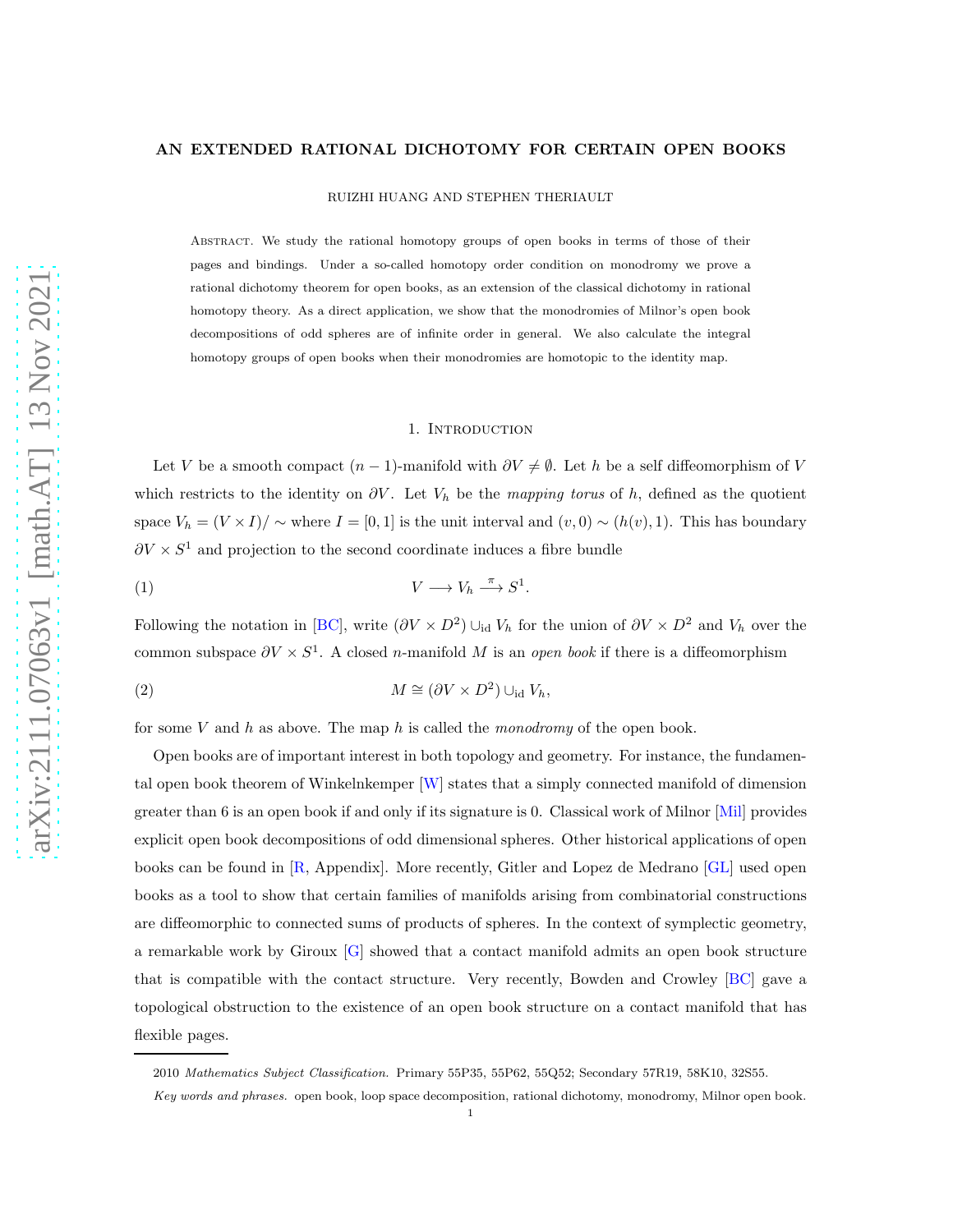There are other equivalent descriptions of open books. Up to diffeomorphism, the open book M can be obtained from  $V_h$  by identifying  $(x, t)$  with  $(x, s)$  for each  $x \in \partial V$  and  $t, s \in S^1$ . For  $t \in S^1$ the fibre  $\pi^{-1}(t) \cong V \times t$  of  $V_h$  is a codimension 1 submanifold of M whose image is the t-th page of the open book. And the image of  $\partial V \times S^1$  in M is a closed codimension 2 submanifold called the binding of the open book. This description is the reason behind the name "open book".

Another equivalent description that will play an important role in what follows was introduced by Bowden and Crowley [\[BC\]](#page-12-0). Let

<span id="page-1-1"></span>
$$
DV = \partial (V \times I)
$$

be the (trivial) double of V and let i:  $DV \longrightarrow V \times I$  be the inclusion of the boundary. Define a self-diffeomorphism  $e(h): DV \longrightarrow DV$  that extends h by  $e(h)(v, 0) = v$ ,  $e(h)(v, t) = (v, t)$  if  $v \in \partial V$ and  $e(h)(v, 1) = h(v)$ . Let  $(V \times I) \cup_{e(h)} (V \times I)$  be the manifold obtained by gluing together the image of i in the left copy of  $V \times I$  and the image of  $e(h) \circ i$  in the right copy of  $V \times I$ . The open book  $M$  in  $(2)$  can be expressed as a *twisted double* via a diffeomorphism

(3) 
$$
M \cong (V \times I) \cup_{e(h)} (V \times I).
$$

In this paper, we study the relationship between the rational homotopy groups of manifolds and their possible open book structures. In rational homotopy theory, there is a classical dichotomy characterizing rational spaces [\[FHT,](#page-12-3) page 452].

Any simply-connected space X with rational homology of finite type and finite rational Lusternik-Schnirelmann category is either:

- rationally elliptic, that is,  $\pi_*(X) \otimes \mathbb{Q}$  is finite dimensional, or else
- rationally hyperbolic, that is,  $\pi_*(X) \otimes \mathbb{Q}$  grows exponentially.

A simply-connected finite dimensional CW-complex, for example, has finite Lusternik-Schnirelmann category. Since a simply-connected compact manifold can be given the structure of a finite dimensional CW-complex, it has rational homology of finite type and finite rational Lusternik-Schnirelmann category.

Using techniques in unstable homotopy theory we prove an extension of the dichotomy theorem for open books.

<span id="page-1-0"></span>**Theorem 1.1.** Let M be a simply-connected n-manifold satisfying an open book decomposition  $M \cong (\partial V \times D^2) \cup_{\text{id}} V_h$  where V is also simply connected. Suppose that the induced homomorphism  $e(h)_*: \pi_*(DV) \otimes \mathbb{Q} \to \pi_*(DV) \otimes \mathbb{Q}$  has the property that  $e(h)^m_*$  equals the identity map for some  $m \in \mathbb{Z}^+$ . Then either:

(1) M is rationally elliptic, in which case V is also rationally elliptic, the homotopy fibre of the inclusion  $\partial V \hookrightarrow V$  is rationally homotopy equivalent to a sphere  $S^l$ , and

$$
\pi_*(M) \otimes \mathbb{Q} \cong (\pi_*(V) \otimes \mathbb{Q}) \oplus (\pi_*(S^{l+2}) \otimes \mathbb{Q});
$$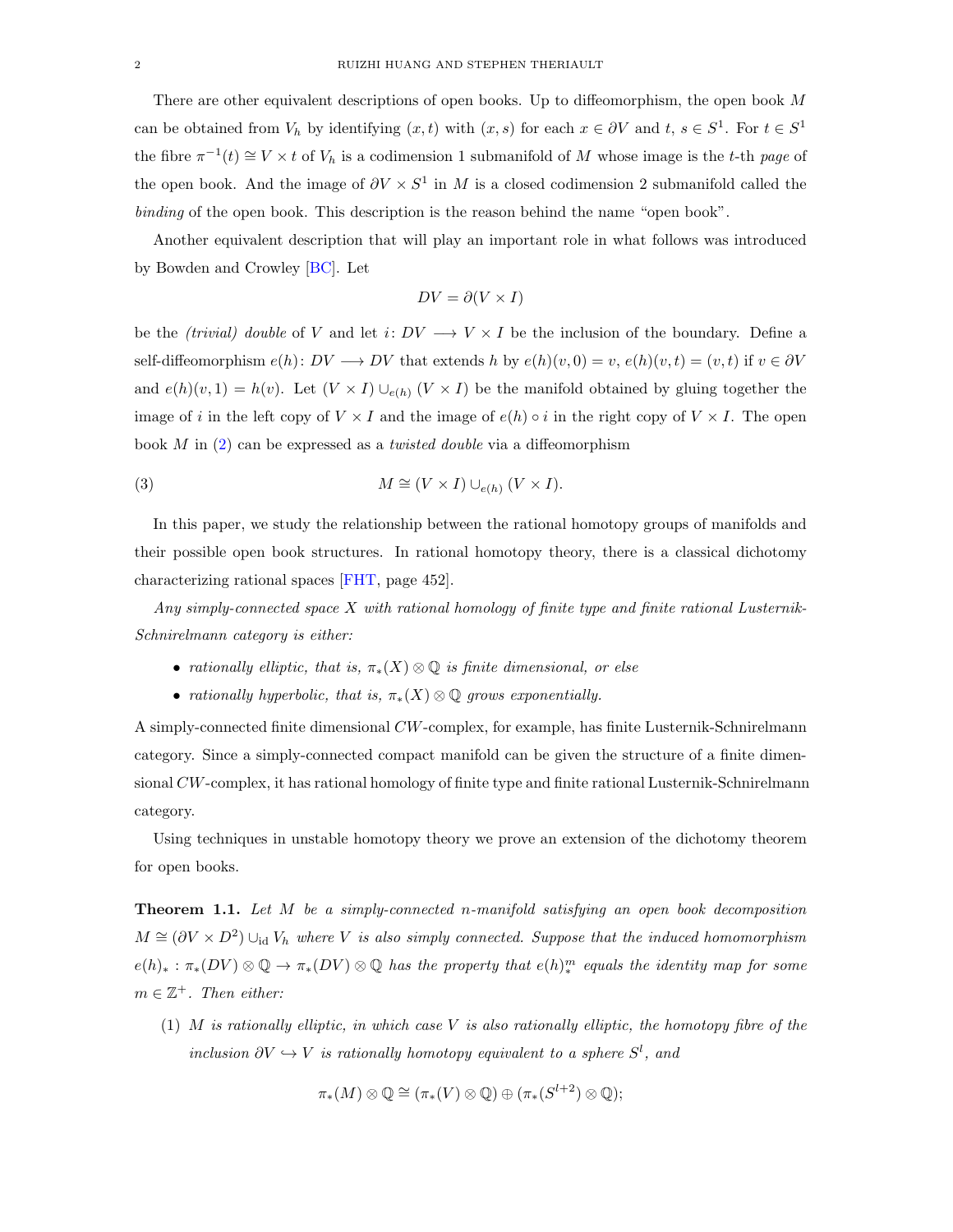$(2)$  M is rationally hyperbolic, in which case either V is rationally hyperbolic or the homotopy fibre of the inclusion  $\partial V \hookrightarrow V$  is not rationally homotopy equivalent to a sphere.

In Theorem [1.1,](#page-1-0) the simply connectedness condition on  $V$  is mild. Indeed, for a simply-connected open book of dimension greater than 6, Winkelnkemper [\[W\]](#page-13-0) showed that both V and  $\partial V$  can be chosen to be simply-connected.

In  $[BC]$ , Bowden and Crowley observed that if M is a contact manifold admitting an open book structure with *flexible* pages, then the map  $e(h)$ :  $DV \stackrel{e(h)}{\longrightarrow} DV$  has the property that  $e(h)_*$ :  $H_*(DV;\mathbb{Z}) \to H_*(DV;\mathbb{Z})$  is the identity map up to half the dimension of V. In contrast, our condition for  $e(h)$ <sup>\*</sup> on the rational homotopy groups can be viewed as a sort of *homotopy order* condition on the monodromy. The condition is satisfied, for example, if the monodromy  $h$  is of finite order. Viewed this way, Theorem [1.1](#page-1-0) gives a rational dichotomy of open books with homotopy order condition. Moreover, the homotopy order condition is necessary: using Milnor's open book decompositions of odd spheres [\[Mil\]](#page-13-1) as examples, Proposition [6.1](#page-11-0) shows that Theorem [1.1](#page-1-0) is not true without the homotopy order condition. In Section  $6$ , we also compare Theorem [1.1](#page-1-0) with a result of Grove and Halperin [\[GH\]](#page-13-3) on the rational ellipticity of double mapping cylinders.

We now turn to integral homotopy groups. It is no surprise that the integral homotopy theory of open books is much harder than the rational homotopy theory. However, in a special case we can obtain integral information via a loop space decomposition. Recall that the loop space  $\Omega X$  of a based topological space X is the space of all pointed, continuous maps from the circle into  $X$ , while the suspension  $\Sigma X$  is the double cone of X.

<span id="page-2-0"></span>**Theorem 1.2.** Let M be an open book satisfying a diffeomorphism  $M \cong (\partial V \times D^2) \cup_{\text{id}} V_h$ . Suppose that  $h \simeq$  id relative to  $\partial V$ . Then there is a homotopy equivalence

$$
\Omega M \simeq \Omega V \times \Omega \Sigma^2 F
$$

where the space F is the homotopy fibre of the inclusion  $\partial V \to V$ . Consequently, there is an isomorphism

$$
\pi_*(M) \cong \pi_*(V) \oplus \pi_*(\Sigma^2 F).
$$

The paper is organized as follows. In Section [2,](#page-3-0) we give a loop space decomposition of the double of a manifold with boundary. In Section [3,](#page-4-0) we give an integral loop space decomposition for open books with monodromy homotopic to the identity map, and prove Theorem [1.2.](#page-2-0) We then turn to the rational homotopy of open books. In Section [4,](#page-6-0) we consider a special case of the homotopy order condition for open books, and give a rational loop space decomposition for such open books. Section [5](#page-8-0) is devoted to proving the dichotomy result, Theorem [1.1,](#page-1-0) and Section [6](#page-10-0) gives an example proving the necessity of the homotopy order condition in Theorem [1.1.](#page-1-0) Since our techniques in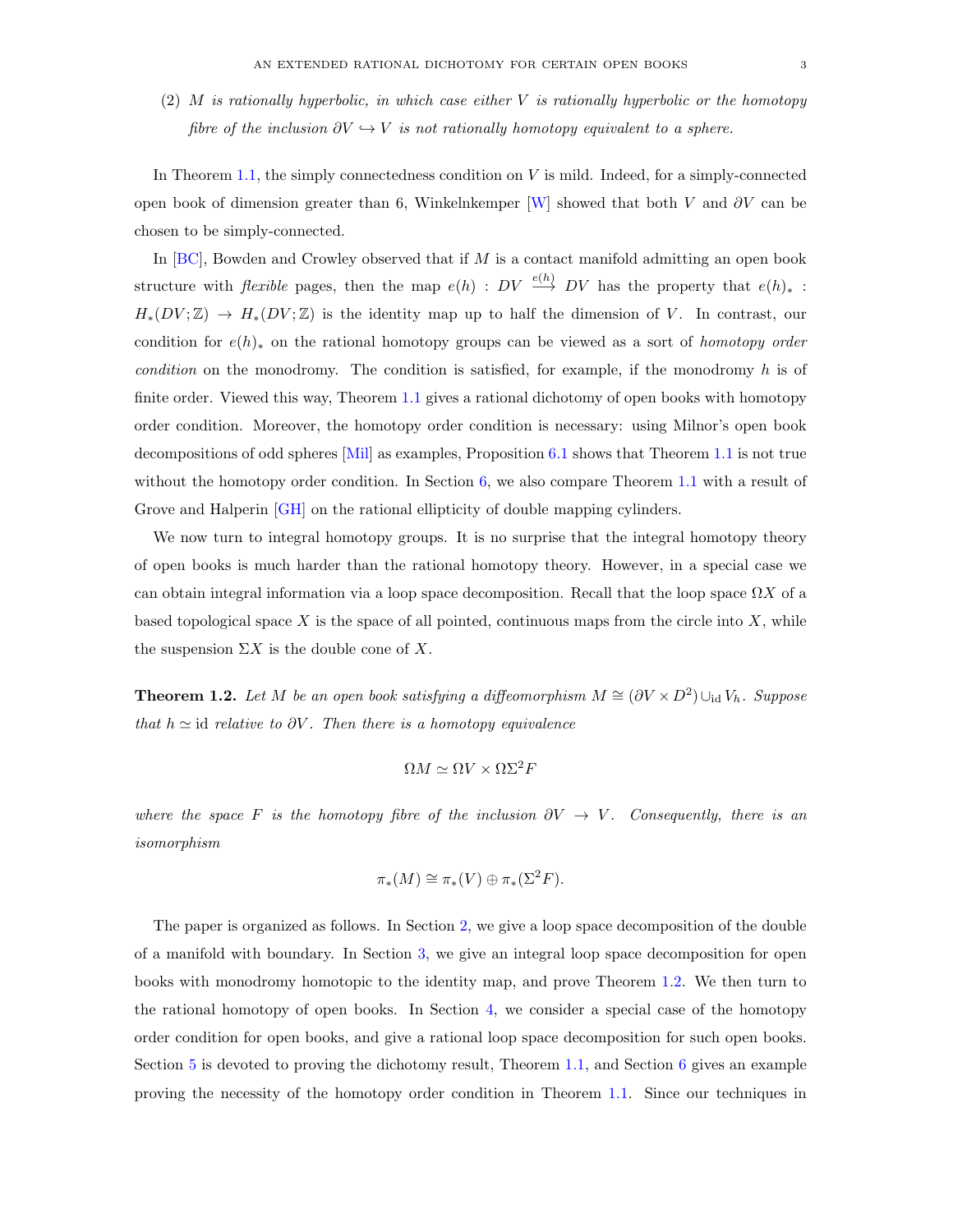homotopy theory are based on the two cube theorems of Mather [\[M\]](#page-13-4), we state and comment on them in Appendix [A](#page-12-4) for those interested readers from manifold topology and geometry.

Acknowledgements. The first author was supported by the National Natural Science Foundation of China (Grant nos. 11801544 and 11688101), and "Chen Jingrun" Future Star Program of AMSS. The authors would like to thank Xiaoyang Chen for suggesting a study of the rational ellipticity of open books and for related discussions, and Zhengyi Zhou for helpful discussions on Milnor fibrations.

## 2. A LOOP SPACE DECOMPOSITION OF THE DOUBLE OF  $V$

<span id="page-3-0"></span>Let V be a compact manifold with boundary  $\partial V \neq \emptyset$ . As we will need to work with pointed spaces to discuss homotopy fibrations and homotopy groups, assume that a basepoint  $v_0$  for V has been chosen that is also in  $\partial V$  and let 0 be the basepoint of the unit interval  $I = [0, 1]$ . Let F be the homotopy fibre of the inclusion of the boundary  $\iota : \partial V \to V$ .

By definition, the double of V is  $DV = \partial(V \times I)$ . Define the folding map

$$
p: DV \to V
$$

by  $p(v, 0) = v$ ,  $p(v, t) = v$  for  $v \in \partial V$  and  $p(v, 1) = v$ . Let P be the homotopy fibre of p.

<span id="page-3-1"></span>Lemma 2.1. There are homotopy equivalences

$$
\Omega DV \simeq \Omega V \times \Omega \Sigma F \quad \text{and} \quad P \simeq \Sigma F.
$$

*Proof.* Collapsing the cylinder  $\partial V \times I$  in  $DV = \partial (V \times I) = (V \times \{0\}) \cup (\partial V \times I) \times (V \times \{1\})$  implies that there is a pushout, up to homotopy equivalences,

$$
\begin{array}{ccc}\n\frac{\partial V & \xrightarrow{\iota} & V \\
\downarrow{\iota} & & \downarrow{\iota} \\
V & \xrightarrow{\jmath_1} & DV\n\end{array}
$$

where the maps  $j_i$  for  $i = 1, 2$  are the inclusions into the top and bottom copies of V.

Compose each of the four corners of the pushout with the folding map  $p$  and take homotopy fibres. Noting that  $p \circ j_1$  and  $p \circ j_2$  are both the identity map on V, we obtain homotopy fibrations

$$
P \xrightarrow{\widetilde{f}} DV \xrightarrow{p} V
$$

$$
* \longrightarrow V \xrightarrow{p \circ j_1} V
$$

$$
* \longrightarrow V \xrightarrow{p \circ j_2} V
$$

$$
F \xrightarrow{f} \partial V \xrightarrow{\iota} V
$$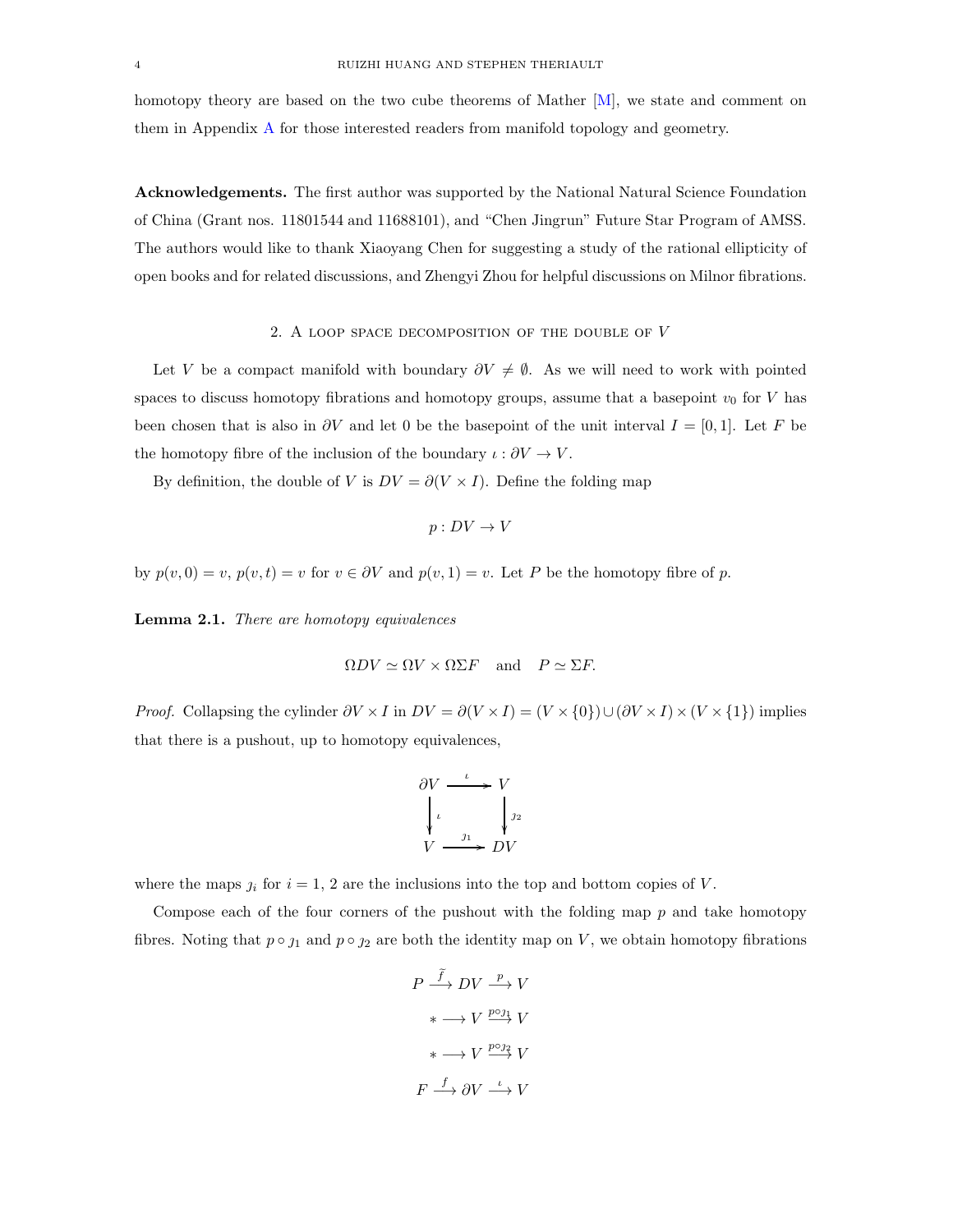that define the spaces P and F and the maps  $\tilde{f}$  and f. Since these homotopy fibrations are taken over the common base space  $V$ , we obtain a homotopy commutative cube



in which the bottom face is a homotopy pushout and the four sides are homotopy pullbacks. Mather's second cube theorem (Theorem [A.2\)](#page-12-5) implies that the top face is a homotopy pushout. In particular, the top face of the cube being a homotopy pushout implies that  $P \simeq \Sigma F$  while the right face of the cube being a homotopy pullback implies that there is a homotopy fibration diagram

$$
\Omega V \longrightarrow * \longrightarrow V
$$
  
\n
$$
\parallel \qquad \qquad \downarrow \qquad \qquad V
$$
  
\n
$$
\Omega V \longrightarrow^{\delta} P \longrightarrow^{\tilde{f}} DV.
$$

The right square implies that the connecting map  $\delta$  is null homotopic. It follows that there is a homotopy equivalence

$$
\Omega DV \simeq \Omega V \times \Omega P \simeq \Omega V \times \Omega \Sigma F,
$$

<span id="page-4-0"></span>proving the lemma.  $\Box$ 

3. An integral loop space decomposition of open books with homotopically trivial

## <span id="page-4-1"></span>**MONODROMY**

By [\(3\)](#page-1-1) there is a pushout diagram

(5) 
$$
DV \xrightarrow{i \circ e(h)} V \times I
$$

$$
\downarrow i \qquad \qquad \downarrow j_1
$$

$$
V \times I \xrightarrow{j_1} M,
$$

where *i* is the inclusion  $DV = \partial(V \times I) \hookrightarrow V \times I$ , and  $j_1$  and  $j_2$  are the induced injections. Since *i* is a cofibration, the pushout [\(5\)](#page-4-1) is also a homotopy pushout.

Let us first consider the case when the monodromy is trivial, that is, when  $h = id$ . Then  $e(h) = id$ .

<span id="page-4-2"></span>**Lemma 3.1.** Let M be an open book such that  $M \cong (V \times I) \cup_{\text{id}} (V \times I)$ . Then there is a homotopy equivalence

$$
\Omega M \simeq \Omega V \times \Omega \Sigma^2 F
$$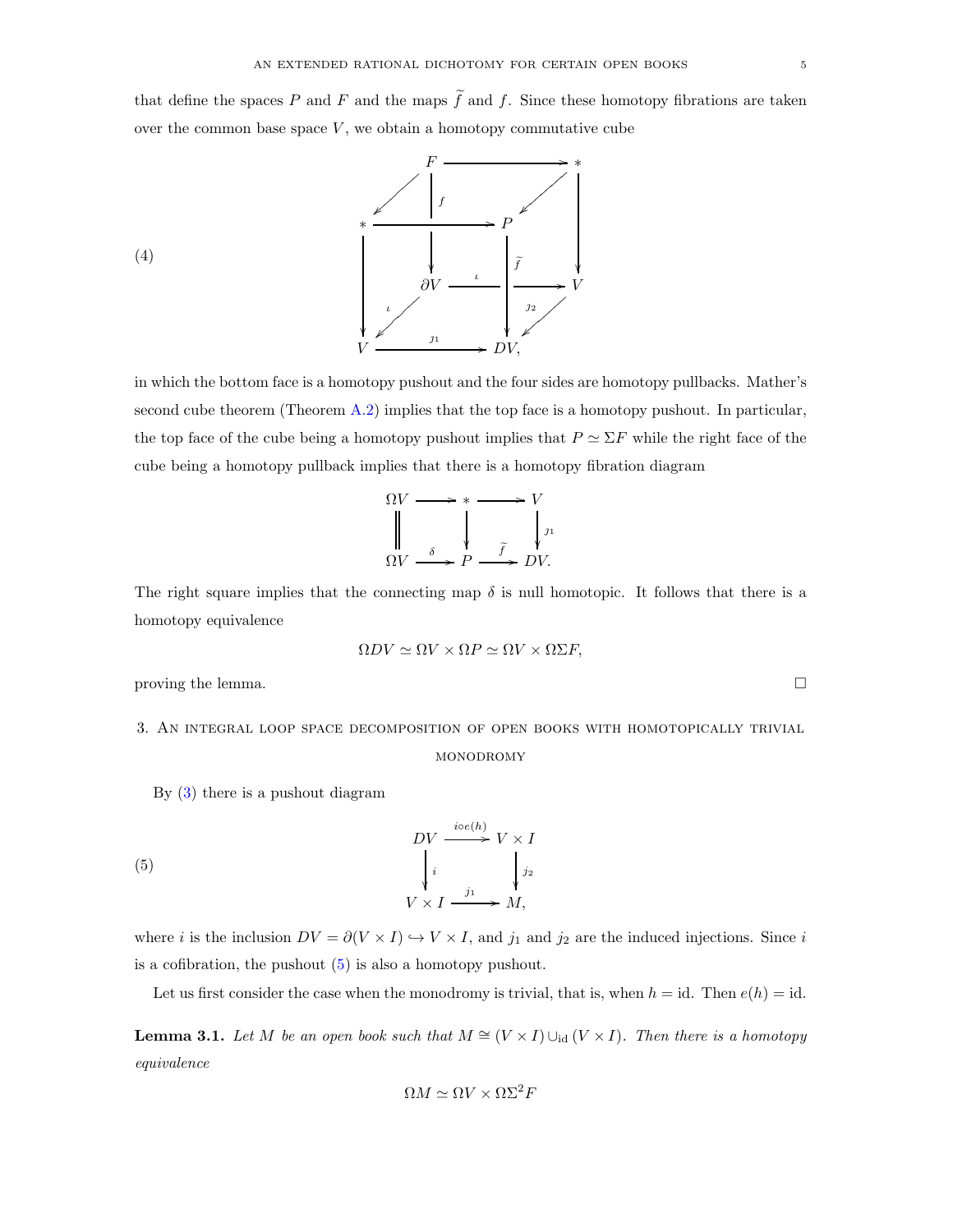where the space F is the homotopy fibre of the inclusion  $\partial V \to V$ .

Proof. In this case, by [\(5\)](#page-4-1) there is a pushout

$$
DV \xrightarrow{i} V \times I
$$
  
\n
$$
\downarrow i \qquad \qquad \downarrow j_2
$$
  
\n
$$
V \times I \xrightarrow{j_1} M.
$$

Using the canonical projection  $q: V \times I \to V$  on both corners of the above square, there is a pushout map

$$
\theta:M\to V
$$

such that  $\theta \circ j_1 = q$  and  $\theta \circ j_2 = q$ . Compose each of the four corners of the square with  $\theta$  and take homotopy fibres. Since P is the homotopy fibre of the folding map  $p: DV \to V$  and  $q \circ i = p$ , we obtain homotopy fibrations

$$
Q \xrightarrow{\widehat{f}} M \xrightarrow{\theta} V
$$

$$
* \longrightarrow V \times I \xrightarrow{\theta \circ j_1} V
$$

$$
* \longrightarrow V \times I \xrightarrow{\theta \circ j_2} V
$$

$$
P \xrightarrow{\widetilde{f}} DV \xrightarrow{p} V
$$

that define the space Q and the maps  $\hat{f}$  and  $\tilde{f}$ . Since these homotopy fibrations are taken over the common base space  $V$ , we obtain a homotopy commutative cube



(6)

in which the bottom face is a homotopy pushout and the four sides are homotopy pullbacks. Mather's second cube (Theorem [A.2\)](#page-12-5) implies that the top face is a homotopy pushout. In particular, the top face of the cube being a homotopy pushout implies that  $Q \simeq \Sigma P$ , which by Lemma [2.1](#page-3-1) refines to a homotopy equivalence  $Q \simeq \Sigma^2 F$ . Further, the front face of the cube being a homotopy pullback implies that there is a homotopy fibration diagram

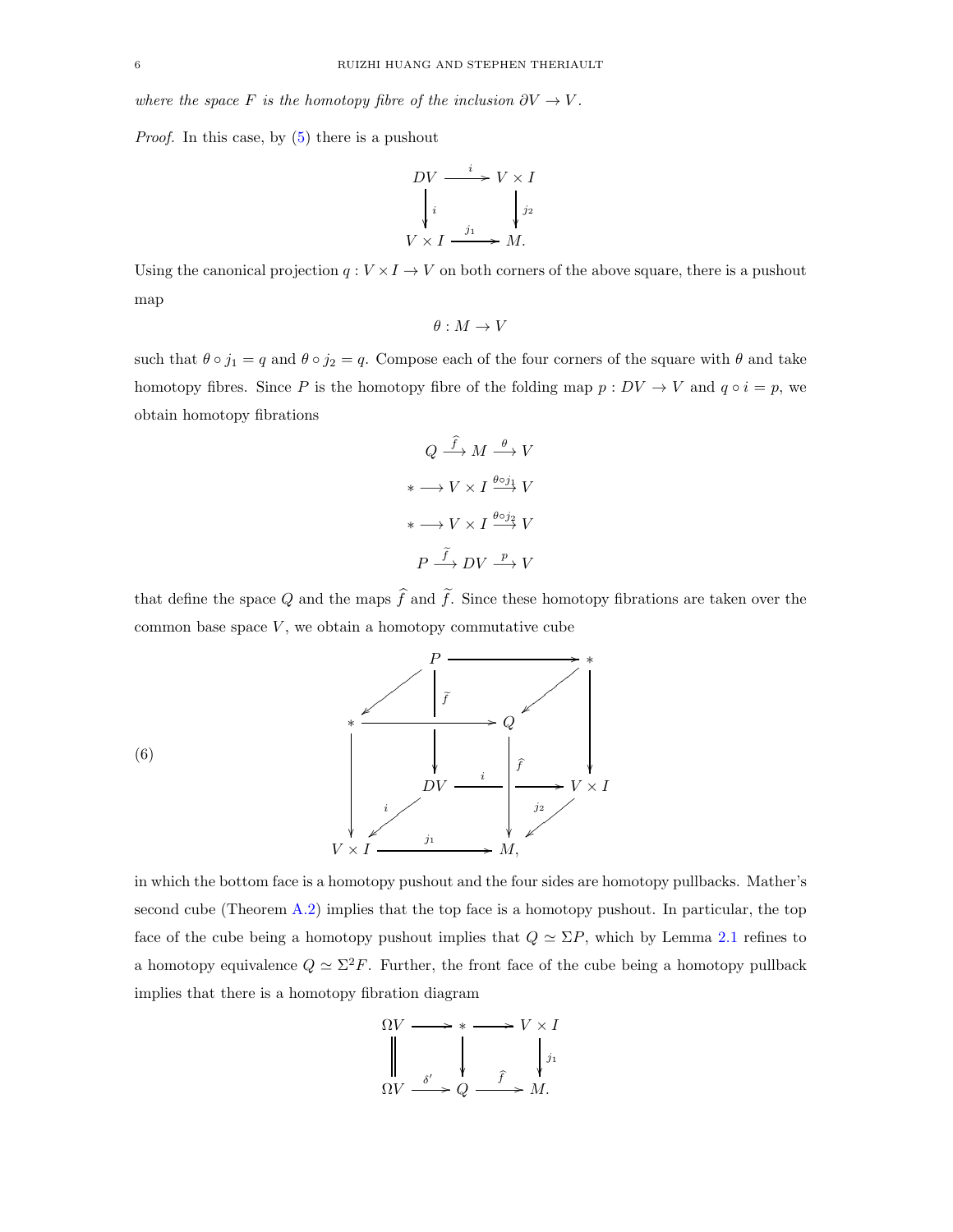The right square implies that the connecting map  $\delta'$  is null homotopic. It follows that there is a homotopy equivalence

$$
\Omega M \simeq \Omega V \times \Omega Q \simeq \Omega V \times \Omega \Sigma^2 F,
$$

proving the lemma.  $\Box$ 

*Proof of Theorem [1.2.](#page-2-0)* In this case  $M \cong (V \times I) \cup_{e(h)} (V \times I)$  and  $h \cong$  id relative to  $\partial V$ . Define

$$
p'\colon DV\longrightarrow V
$$

by  $p'(v, 0) = v$ ,  $p'(v, t) = v$  if  $v \in \partial V$  and  $p'(v, 1) = h^{-1}(v)$ . Then there is a commutative square



where p is defined as in Section [2.](#page-3-0) By assumption, id  $\simeq h^{-1}$  relative to  $\partial V$ , so there exists a homotopy

$$
q'\colon V\times I\longrightarrow V
$$

with the property that there is a commutative diagram

$$
DV \xrightarrow{i} V \times I
$$

$$
\downarrow p'
$$

$$
V \xrightarrow{p'} V.
$$

Since  $q' \circ i = p'$  we obtain  $q' \circ i \circ e(h) = p' \circ e(h) = p$ . Thus  $q \circ i = p = q' \circ (i \circ e(h))$ , so by [\(5\)](#page-4-1) there is a pushout map

$$
\theta'\colon M\longrightarrow V
$$

<span id="page-6-0"></span>such that  $\theta' \circ j_1 = q$  and  $\theta' \circ j_2 = q'$ . We can now argue as in the proof of Lemma [3.1](#page-4-2) to show the integral loop space decomposition asserted in the statement of the theorem.  $\Box$ 

### 4. A rational loop space decomposition of certain open books

In this section, we study the loop space homotopy type of  $M$  via  $(5)$  with a looser condition on the monodromy. To do so we have to pass to rational homotopy.

Recall that P is the homotopy fibre of the folding map  $p: DV \to V$ .

# <span id="page-6-1"></span>**Lemma 4.1.** The homotopy fibre of the inclusion  $i: DV \to V \times I$  is homotopy equivalent to P.

*Proof.* The projection  $V \times I \stackrel{\pi}{\longrightarrow} V$  is a homotopy equivalence, so the homotopy fibre of i is homotopy equivalent to the homotopy fibre of  $\pi \circ i$ . But  $\pi \circ i = p$  and, by definition, the homotopy fibre of p is  $P$ .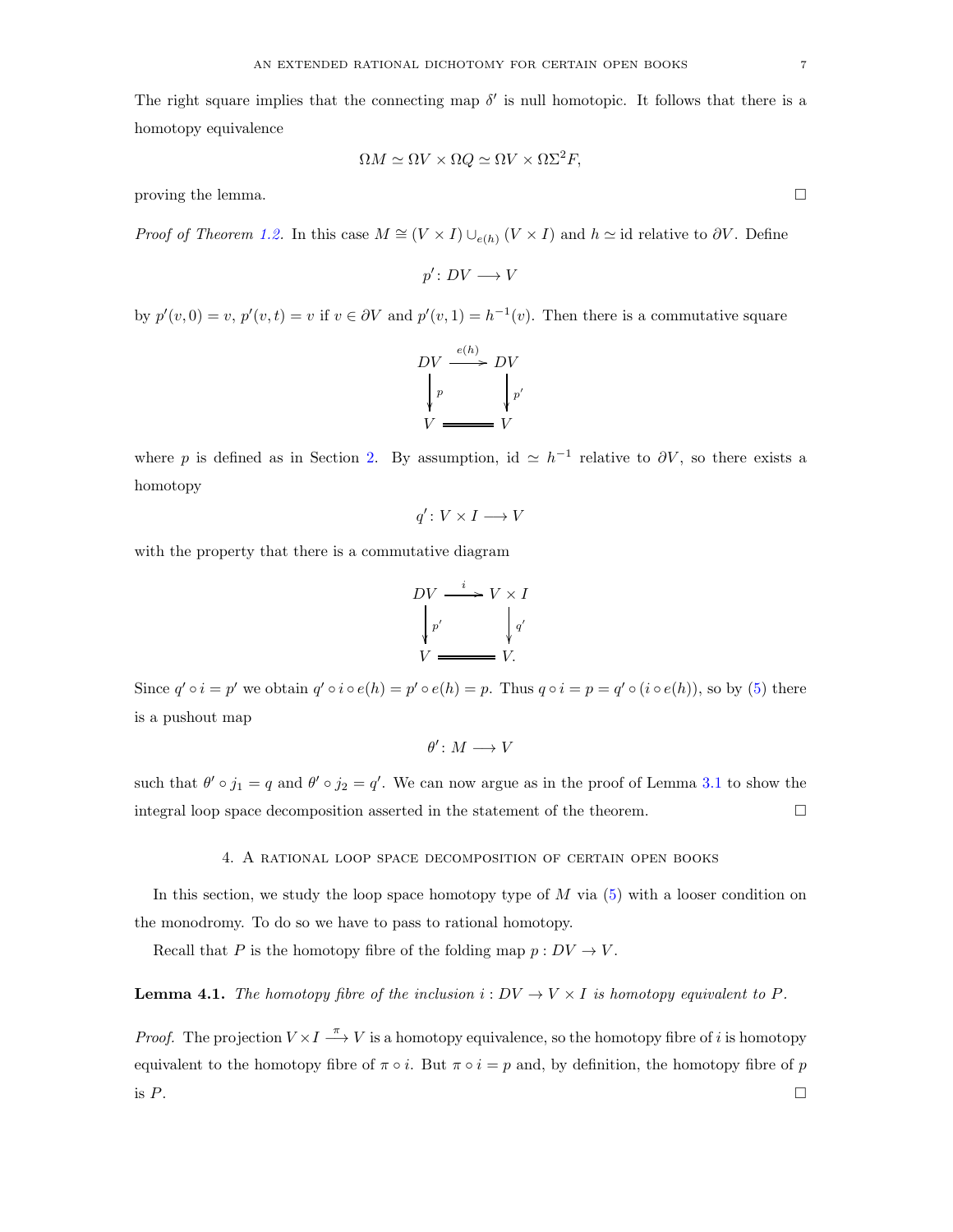<span id="page-7-4"></span>**Theorem 4.2.** Let M be an open book such that  $M \cong (V \times I) \cup_{e(h)} (V \times I)$ . Suppose that  $e(h)_*$ :  $\pi_*(DV) \otimes \mathbb{Q} \to \pi_*(DV) \otimes \mathbb{Q}$  is the identity map. Then there is a rational homotopy equivalence

$$
\Omega M \simeq_{\mathbb{Q}} \Omega V \times \Omega \Sigma^2 F,
$$

where the space F is the homotopy fibre of the inclusion  $\partial V \to V$ .

Proof. We will construct a homotopy commutative diagram after rationalization



where the bottom face is the pushout  $(5)$ , the top face is a homotopy pushout, the left face is a homotopy pullback constructed from the homotopy fibre sequence  $P \stackrel{\tilde{g}}{\longrightarrow} DV \stackrel{i}{\longrightarrow} V \times I$  by Lemma [4.1,](#page-6-1) and the rear face and the map  $\hat{g}$  will be defined momentarily.

Suppose that P' is the homotopy fibre of  $i \circ e(h) : DV \to V \times I$ . Then there is a homotopy commutative diagram

<span id="page-7-0"></span>(8) 
$$
\begin{array}{ccc}\nP' & \xrightarrow{\widetilde{g}'} & DV & \xrightarrow{ioe(h)} V \times I \\
\downarrow e' & & \downarrow e(h) & \parallel \\
P & \xrightarrow{\widetilde{g}} & DV & \xrightarrow{i} & V \times I,\n\end{array}
$$

where the homotopy fibre of  $i$  is identified as  $P$  by Lemma [4.1](#page-6-1) and  $e'$  is the induced map of fibres. Since  $e(h)$  is a diffeomorphism it induces an isomorphism of homotopy groups. The map of long exact sequences of homotopy groups induced by the map of fibrations [\(8\)](#page-7-0) and the five lemma therefore imply that  $e'_*: \pi_*(P') \to \pi_*(P)$  is an isomorphism. In particular, for each  $i \in \mathbb{Z}^+$ ,

<span id="page-7-1"></span>(9) 
$$
\dim(\pi_i(P') \otimes \mathbb{Q}) = \dim(\pi_i(P) \otimes \mathbb{Q}).
$$

Moreover, since V is compact it is of finite type, and therefore so are  $DV$  and  $V \times I$ . This implies that both sides of [\(9\)](#page-7-1) are finite.

<span id="page-7-2"></span>By assumption,  $e(h)_*$  is the identity map on rational homotopy groups. Therefore the composite

(10) 
$$
\pi_*(P) \otimes \mathbb{Q} \xrightarrow{\widetilde{g}_*} \pi_*(DV) \otimes \mathbb{Q} \xrightarrow{(ice(h))_*} \pi_*(V \times I) \otimes \mathbb{Q}
$$

is trivial as  $(i \circ e(h))_* \circ \widetilde{g}_* = i_* \circ \widetilde{g}_*$  and  $i \circ \widetilde{g}$  is null homotopic. By Lemma [2.1,](#page-3-1)  $P \simeq \Sigma F$  and hence is a wedge of spheres rationally. Thus the triviality of [\(10\)](#page-7-2) implies that the composite  $(i \circ e(h)) \circ \widetilde{g}$  is

<span id="page-7-3"></span>(7)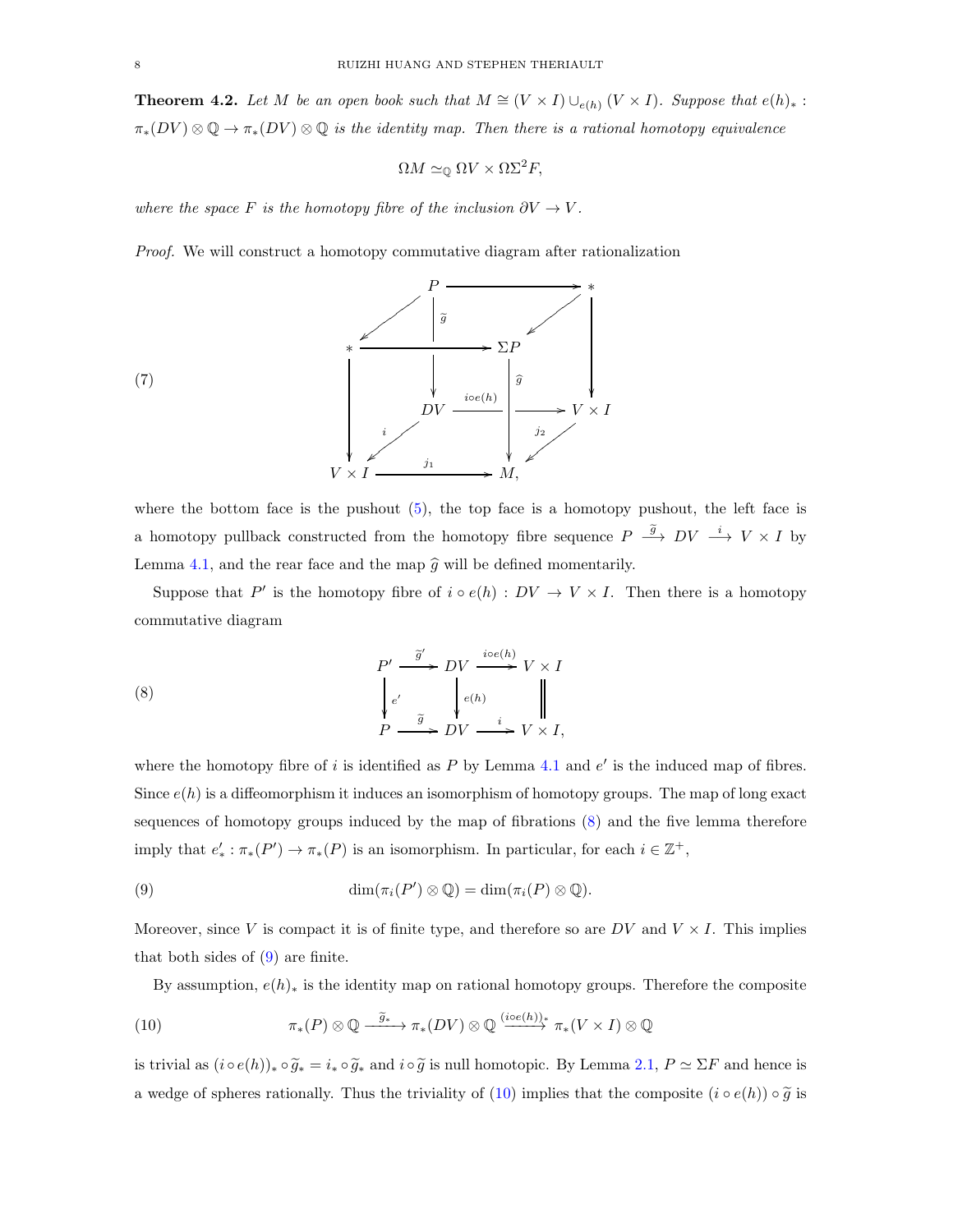rationally null homotopic. Hence, rationally, there is a lift  $e''$  of  $\tilde{g}$  to the homotopy fibre of  $i \circ e(h)$ , giving a homotopy commutative diagram

<span id="page-8-1"></span>(11) 
$$
P'_{\mathbb{Q}} \xrightarrow{e''} \begin{bmatrix} P \\ \tilde{g} \\ \tilde{g} \\ \tilde{g} \\ \tilde{g} \end{bmatrix}
$$

where  $(-)_{\mathbb{Q}}$  is the rationalization.

Next, consider the homotopy fibration  $P \stackrel{\tilde{g}}{\longrightarrow} DV \stackrel{i}{\longrightarrow} V \times I$ . The map i has a right inverse up to homotopy. This is because the composite  $V \stackrel{j_1}{\longrightarrow} DV \stackrel{i}{\longrightarrow} V \times I$  is the inclusion into the base of the cylinder, where  $j_1$  is the inclusion into the base of  $DV$ , and this composite of inclusions is a homotopy equivalence since I is contractible. Thus  $\tilde{q}_*$  is injective on homotopy groups. The homotopy commutativity of  $(11)$  therefore implies that  $e''$  is injective on rational homotopy groups. The equality in [\(9\)](#page-7-1) and the fact that both sides of that equality are finite then imply that  $e''_*$  is an isomorphism on rational homotopy groups. It follows by Whitehead's Theorem that  $e''$  is a rational homotopy equivalence. Hence, rationally, there is a homotopy fibration  $P \xrightarrow{\tilde{g}} DV \xrightarrow{ice(h)} V \times I$ . Consequently, in Diagram [\(7\)](#page-7-3) the rear face is a homotopy pullback after rationalization. The map  $\widehat{g}$  is then defined by the naturally induced map

$$
\widehat{g}:\text{hocolim}(* \leftarrow P \longrightarrow *) \longrightarrow \text{hocolim}(V \times I \xleftarrow{i} DV \stackrel{i \circ e(h)}{\longrightarrow} V \times I).
$$

This completes the construction of Diagram [\(7\)](#page-7-3).

Mather's first cube Theorem (Theorem [A.1\)](#page-12-6) applied to Diagram [\(7\)](#page-7-3) implies that the front and right faces are rationally homotopy pullbacks. In particular, from the right face we obtain a diagram of rational homotopy fibrations

$$
\Omega V \longrightarrow * \longrightarrow V \times I
$$
  
\n
$$
\downarrow \qquad \qquad V \times I
$$
  
\n
$$
\Omega V \longrightarrow \Sigma P \longrightarrow M,
$$

implying that the connecting map  $\tau$  is null homotopic. Thus there is a rational homotopy equivalence  $\Omega M \simeq_{\mathbb{Q}} \Omega V \times \Omega \Sigma P$ , and Lemma [2.1](#page-3-1) then refines this to a rational homotopy equivalence

$$
\Omega M \simeq_{\mathbb{Q}} \Omega V \times \Omega \Sigma^2 F,
$$

<span id="page-8-0"></span>proving the theorem.  $\Box$ 

### 5. The proof of Theorem [1.1](#page-1-0)

In this section, we prove Theorem [1.1.](#page-1-0)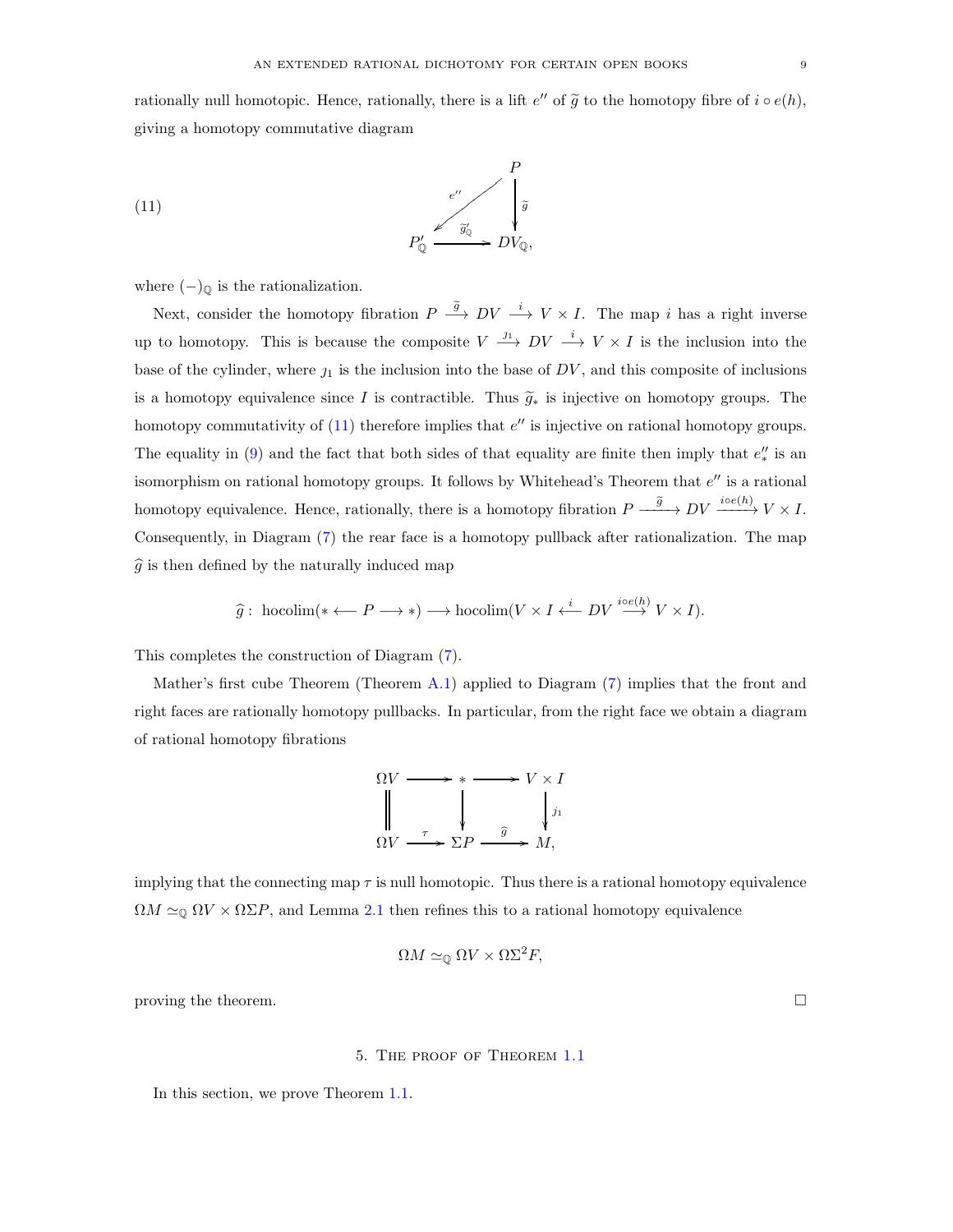*Proof of Theorem [1.1.](#page-1-0)* We first prove the theorem in the special case when  $e(h)_* : \pi_*(DV) \otimes \mathbb{Q} \to$  $\pi_*(DV) \otimes \mathbb{Q}$  is the identity map. By Theorem [4.2](#page-7-4) there is a rational homotopy equivalence  $\Omega M \simeq_{\mathbb{Q}}$  $\Omega V \times \Omega \Sigma^2 F$ , which implies that

$$
\pi_*(M) \otimes \mathbb{Q} \cong (\pi_*(V) \otimes \mathbb{Q}) \oplus (\pi_*(\Sigma^2 F) \otimes \mathbb{Q}).
$$

Recall that F is the homotopy fibre of the inclusion  $\iota : \partial V \to V$ . Since V is a smooth compact  $(n-1)$ -manifold, we have  $H^{n-1}(V, \partial V; \mathbb{Z}) \cong \mathbb{Z}$ . This implies that  $\iota$  is not a rational homotopy equivalence. In particular F is not rationally contractible. Hence  $\Sigma^2 F$  is rationally a wedge of spheres, which is rationally hyperbolic unless  $F \simeq_{\mathbb{Q}} S^l$  for some l. It follows that M is rationally elliptic if and only if V is rationally elliptic and  $F \simeq_{\mathbb{Q}} S^l$  for some l. In this case

$$
\pi_*(M) \otimes \mathbb{Q} \cong (\pi_*(V) \otimes \mathbb{Q}) \oplus (\pi_*(S^{l+2}) \otimes \mathbb{Q}).
$$

Otherwise  $M$  is rationally hyperbolic, and this happens if and only if either  $V$  is rationally hyperbolic or  $F \not\cong_{\mathbb{Q}} S^l$  for any l. This proves the theorem when  $e(h)_*$  is the identity map.

Next, suppose that  $e(h)_*$  is not the identity map. By assumption, there is an  $m \in \mathbb{Z}^+$  such that  $e(h)^m = id$ . Notice that, by definition of  $e(h)$ , we have  $e(h)^m = e(h^m)$ . Therefore  $e(h^m)_* = id$ , so by the special case the theorem holds for the open book  $M' \cong (\partial V \times D^2) \cup_{\text{id}} V_{h^m}$ . On the other hand, by definition of  $V_h$  as a quotient space there is a quotient map

$$
q_h: V \times I \longrightarrow V_h
$$

such that  $q_h(x, 1) = q_h(h(x), 0)$ . Denote  $q_h(x, t)$  by  $[x, t]$  for simplicity. Define a map

$$
\widetilde{c}_m: V \times I \longrightarrow V_h,
$$

by  $\widetilde{c}_m(x, \frac{i}{m} + t) = [h^i(x), mt]$  for any  $0 \le i \le m - 1$  and  $t \in [0, \frac{1}{m}]$ . Since

$$
\widetilde{c}_m(x, \frac{i}{m} + \frac{1}{m}) = [h^i(x), 1] = [h^{i+1}(x), 0] = \widetilde{c}_m(x, \frac{i+1}{m} + 0),
$$

 $\tilde{c}_m$  is well-defined and continuous. Further, since

$$
\widetilde{c}_m(x, 1) = \widetilde{c}_m(x, \frac{m-1}{m} + \frac{1}{m}) = [h^{m-1}(x), 1] = [h^m(x), 0] = \widetilde{c}_m(h^m(x), 0),
$$

we see that  $\tilde{c}_m$  factors through  $q_{h^m}$  to define a map

$$
c_m: V_{h^m} \longrightarrow V_h
$$

such that  $c_m \circ q_{h^m} = \tilde{c}_m$ . By its construction,  $c_m$  covers the standard m-sheeted covering  $t_m : S^1 \to$  $S<sup>1</sup>$  defined by  $t_m(z) = z<sup>m</sup>$  for any  $z \in \mathbb{C}$ , and by [\(1\)](#page-0-1) there is a morphism of fibre bundles

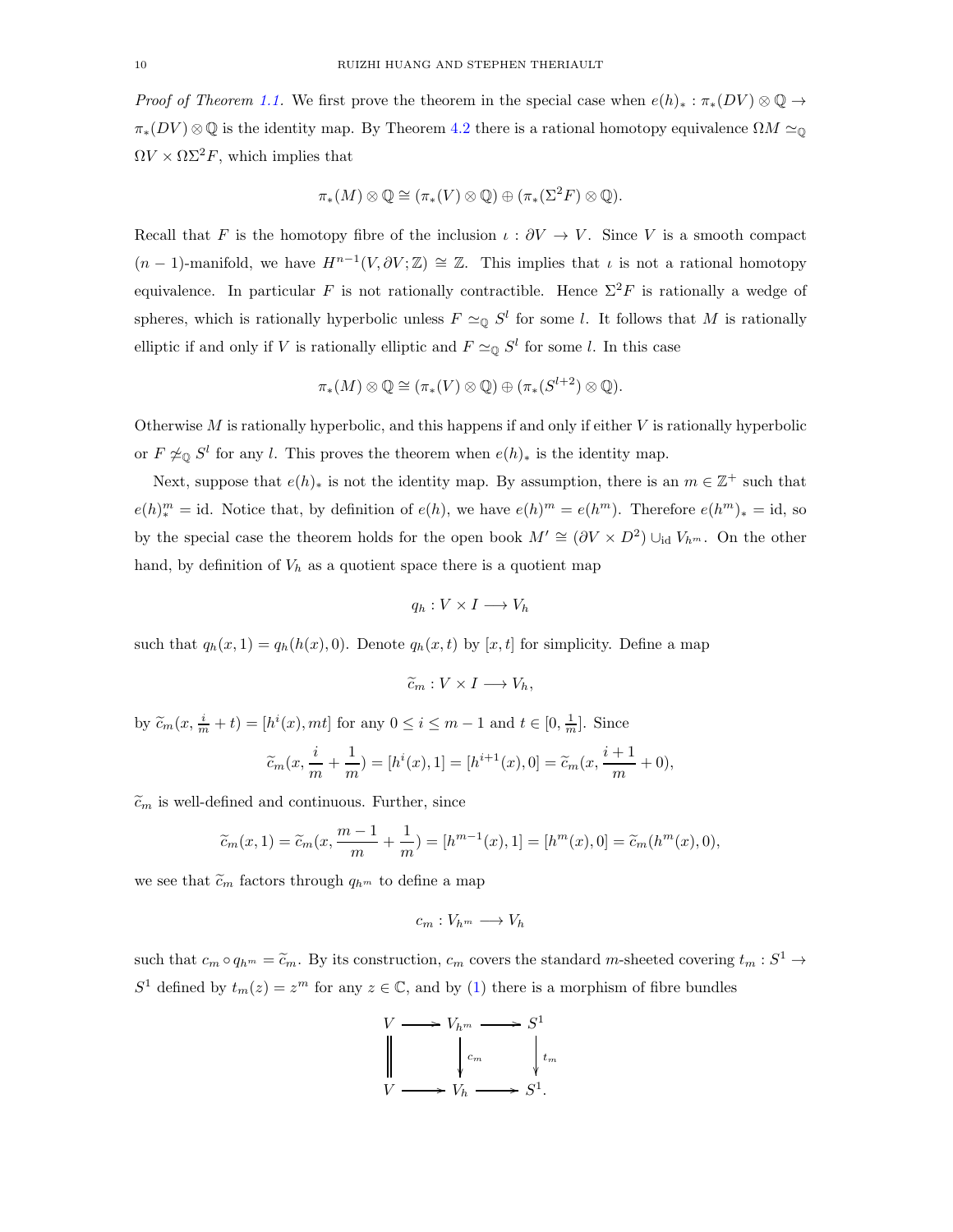Further, since h restricts to the identity map on  $\partial V$ , the m-sheeted covering  $c_m$  restricts to id  $\times$  t<sub>m</sub> on  $\partial V \times S^1$ .

Now we draw consequences. First, since the map  $t_m$  induces an isomorphism on rational homotopy groups, the five-lemma applied to the morphism of fibre bundles [\(5\)](#page-8-0) implies that  $c_m$  also induces an isomorphism on rational homotopy groups. Whitehead's Theorem therefore implies that  $c_m$  induces a rational homotopy equivalence. Second, the fact that  $c_m$  restricts to  $id \times t_m$  on  $\partial V \times S^1$  implies that there is a map

$$
\Phi : (\partial V \times D^2) \cup_{\text{id}} V_{h^m} \longrightarrow (\partial V \times D^2) \cup_{\text{id}} V_h
$$

<span id="page-10-0"></span>such that  $\Phi$  restricts to  $c_m$  on  $V_{h^m}$  and to (id  $\times t_m$ ) on  $(\partial V \times D^2)$ . It follows that  $\Phi$  is also a rational homotopy equivalence and  $M \simeq_{\mathbb{Q}} M'$ . Therefore, as the theorem holds for  $M'$ , it also holds for M. This completes the proof of the theorem.

### 6. The necessity of the homotopy order condition

In this section we investigate the homotopy order condition further. First is a comparison with work of Grove and Halperin and second is an application to Milnor open books.

In [\[GH\]](#page-13-3), Grove and Halperin showed that if there are maps  $\phi_i : X \to B_i$   $(i = 0, 1)$  whose homotopy fibre are rationally spheres then the double mapping cylinder

$$
DCyl(X) := B_0 \cup_{\phi_0} (X \times I) \cup_{\phi_1} B_1
$$

is rationally elliptic. In our case, the open book  $M \cong (\partial V \times D^2) \cup_{\text{id}} V_h$  is a double mapping cylinder via the homeomorphism

$$
M \cong (\partial V \times D^2) \cup_{(\mathrm{id} \times j)} (\partial V \times S^1 \times I) \cup_J V_h,
$$

where  $j: S^1 \hookrightarrow D^2$  is the canonical inclusion and  $J: \partial V \times S^1 \hookrightarrow V_h$  is the restriction of the mapping torus to the boundary  $\partial V$ . It is clear that the homotopy fibre of  $(id \times j)$  is  $S^1$ . The morphism of bundles



implies that the left square is a pullback, and therefore the homotopy fibre of  $J$  is the same as that of the inclusion  $\partial V \hookrightarrow V$ . When the latter fibre is rationally a sphere, Grove and Halperin [\[GH,](#page-13-3) Corollary 6.1] showed that M is rationally elliptic if and only if  $\partial V$  is. In particular, this is consistent with part (1) of Theorem [1.1.](#page-1-0) The classification result in Theorem [1.1](#page-1-0) can therefore be thought of extending Grove and Halperin's work in the elliptic case.

Theorem [1.1](#page-1-0) also has an interesting application in the hyperbolic case. Consider Milnor's open book decompositions of spheres [\[Mil\]](#page-13-1). Let  $f: \mathbb{C}^{n+1} \to \mathbb{C}$  be a non-constant complex polynomial in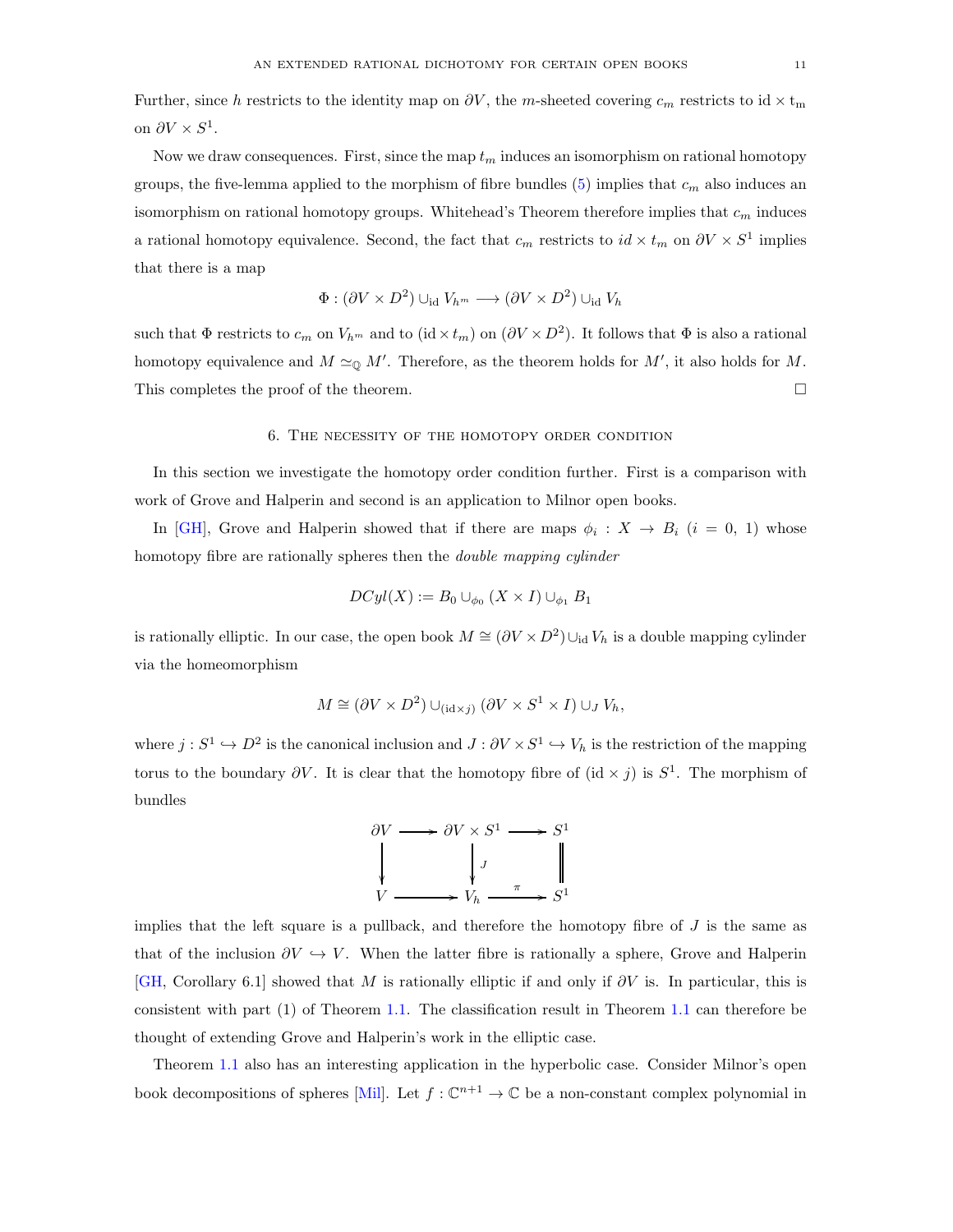$z=(z_1,\ldots,z_{n+1}),$  and  $\mathcal{Z}=f^{-1}(0)$  be the algebraic set of zeros. Suppose  $z_0\in\mathcal{Z}$  is an isolated critical point of f and there is a diffeomorphism  $S_{\epsilon} \cong S^{2n+1}$  for a sufficiently small sphere centered at  $z_0$ . Then there is a compact  $2n$ -manifold V with boundary and an abstract open book decomposition of  $S^{2n+1}$  via diffeomorphisms

$$
S^{2n+1} \cong S_{\epsilon} \cong (\partial V \times D^2) \cup_{\text{id}} V_h,
$$

where the binding is  $\partial V \cong \mathcal{Z} \cap S_{\epsilon}$  and the interior  $(V - \partial V)$  of the page V is diffeomorphic to the fibre of the Milnor fibration

<span id="page-11-1"></span>
$$
\phi: S_{\epsilon} - \mathcal{Z} \longrightarrow S^1
$$

defined by  $\phi(z) = \frac{f(z)}{||f(z)||}$ . Milnor showed that there is a homotopy equivalence

(12) 
$$
V \simeq \bigvee_{i=1}^{\mu} S^n,
$$

where the positive integer  $\mu$  is the multiplicity of  $z_0$  as solution to the system of polynomial equations  $\{\partial f/\partial z_j=0\}_{j=1}^{n+1}$ . Since  $V \simeq \bigvee_{i=1}^{\mu} S^n$  is rationally hyperbolic if  $\mu \geq 2$ , while the associated open book  $S^{2n+1} = (\partial V \times D^2) \cup_{ed} V_h$  is rationally elliptic, Theorem [1.1](#page-1-0) implies that if  $\mu \geq 2$  then the monodromy h of the open book cannot be of finite order. This is summarized as follows.

<span id="page-11-0"></span>**Proposition 6.1.** Let h be the monodromy of the open book  $S^{2n+1}$  determined by an isolated critical point  $z_0$  of a complex polynomial  $f: \mathbb{C}^{n+1} \to \mathbb{C}$ . If the multiplicity of  $z_0$  as solution to the system of polynomial equations  $\{\partial f/\partial z_j = 0\}_{j=1}^{n+1}$  is greater than 1, then there is no integer m such that  $h^m$ is rationally homotopic to identity map.  $\Box$ 

Notice too that for the open book in Proposition [6.1](#page-11-0) with  $\mu \geq 2$ , the homotopy fibre of  $\partial V \hookrightarrow V$ cannot be a sphere rationally. Otherwise, by the result of Grove and Halperin [\[GH,](#page-13-3) Corollary 6.1]  $\partial V$  is rationally elliptic as  $S^{2n+1}$  is, and then so is V. However, this contradicts [\(12\)](#page-11-1) when  $\mu \geq 2$ .

Moreover, in many cases the usual monodromy of the Milnor fibration  $\phi$ , as a self-diffeomorphism of the Milnor fibre  $\phi^{-1}(1)$ , can be of finite order [\[Mil,](#page-13-1) Section 9], while Proposition [6.1](#page-11-0) shows that this does not hold for the monodromy  $h$  of the abstract open book decomposition in general. For instance, consider the Brieskorn variety given by the complex polynomial

$$
f(z_1,\ldots,z_{n+1})=(z_1)^{a_1}+\cdots+(z_n)^{a_n}+(z_{n+1})^{a_{n+1}}
$$

with  $a_1, \ldots, a_{n+1} \geq 2$ . The origin  $z_0 = 0$  is the only critical point of f. Brieskorn and Pham [\[Mil,](#page-13-1) Theorem 9.1] showed that the multiplicity of 0 is

$$
\mu = \prod_{j=1}^{n+1} (a_i - 1).
$$

Hence, when  $\max(a_1, \ldots, a_{n+1}) \geq 3$ , the monodromy h is of infinite order by Proposition [6.1.](#page-11-0) In contrast, by [\[Mil,](#page-13-1) Section 9] the monodromy of the Milnor fibration has order equal to the least common multiple of  $a_1, \ldots, a_{n+1}$ .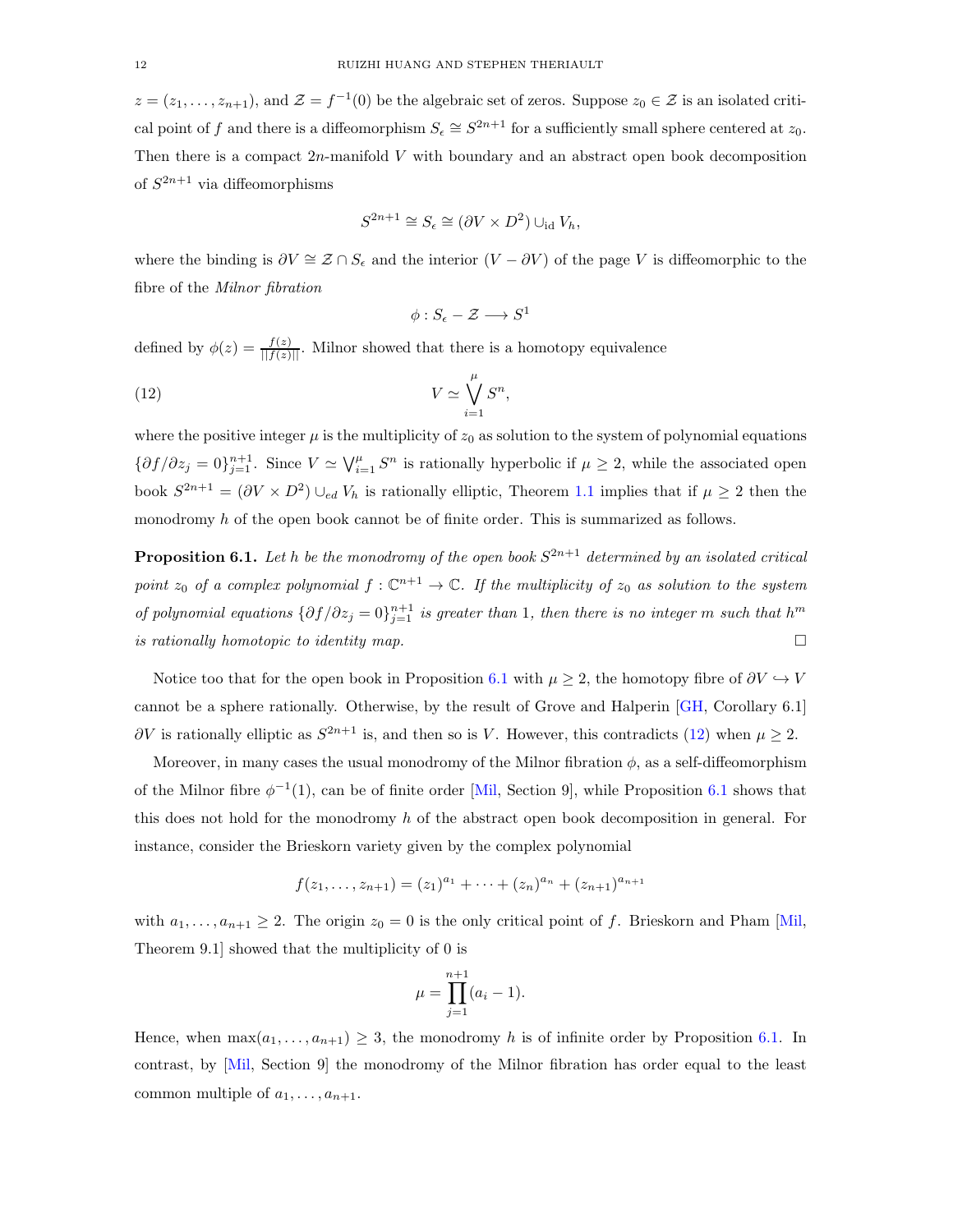### Appendix A. Mather's cube theorems

<span id="page-12-4"></span>In this appendix, we recollect two cube theorems proved by Mather [\[M\]](#page-13-4).

<span id="page-12-6"></span>Theorem A.1 (Mather's first cube theorem). [\[M,](#page-13-4) Theorem 18] Suppose that there is a homotopy commutative diagram



<span id="page-12-8"></span>(13)

in which

- the left and rear faces are homotopy pullbacks,
- the top and bottom faces are homotopy pushouts, and
- <span id="page-12-7"></span>• the map  $f_4$  is the naturally induced map

(14) 
$$
hocolim(C' \leftarrow A' \rightarrow B') \longrightarrow hocolim(C \leftarrow A \rightarrow B).
$$

Then the front and the right faces are homotopy pullbacks.

The original statement of the first cube theorem [\[M,](#page-13-4) Theorem 18] implicitly assumes that  $f_4$  can not be chosen arbitrarily. Indeed, from the proof of [\[M,](#page-13-4) Theorem 18] or the proof of [\[MV,](#page-13-5) Theorem 5.10.7] it is clear that condition [\(14\)](#page-12-7) should be imposed.

<span id="page-12-5"></span>Theorem A.2 (Mather's second cube theorem). [\[M,](#page-13-4) Theorem 25] Suppose in the homotopy commutative diagram [\(13\)](#page-12-8)

- the vertical faces are homotopy pullbacks, and
- the bottom face is a homotopy pushout.

Then the top face is a homotopy pushout.

### **REFERENCES**

- <span id="page-12-0"></span>[BC] J. Bowden and D. Crowley, Contact open books with flexible pages, preprint, 2021, arXiv: 2106.06253. [1,](#page-0-1) [1,](#page-0-0) [1](#page-1-0)
- <span id="page-12-3"></span>[FHT] Y. Félix, S. Halperin and J.- C. Thomas, Rational homotopy theory, Graduate Texts in Mathematics, Vol. 205, Springer-Verlag, New York, 2001. [1](#page-1-1)
- <span id="page-12-2"></span>[G] E. Giroux, Géometrie de contact: de la dimension trois vers les dimensions supérieures, Proceedings of the International Congress of Mathematicians, Vol. II (Beijing, 2002), 405-414, Higher Ed. Press, Beijing, 2002. [1](#page-0-0)
- <span id="page-12-1"></span>[GL] S. Gitler and S. López de Medrano, Intersections of quadrics, moment-angle manifolds and connected sums, Geom. Topol. 17 (2013), 1497-1534. [1](#page-0-0)